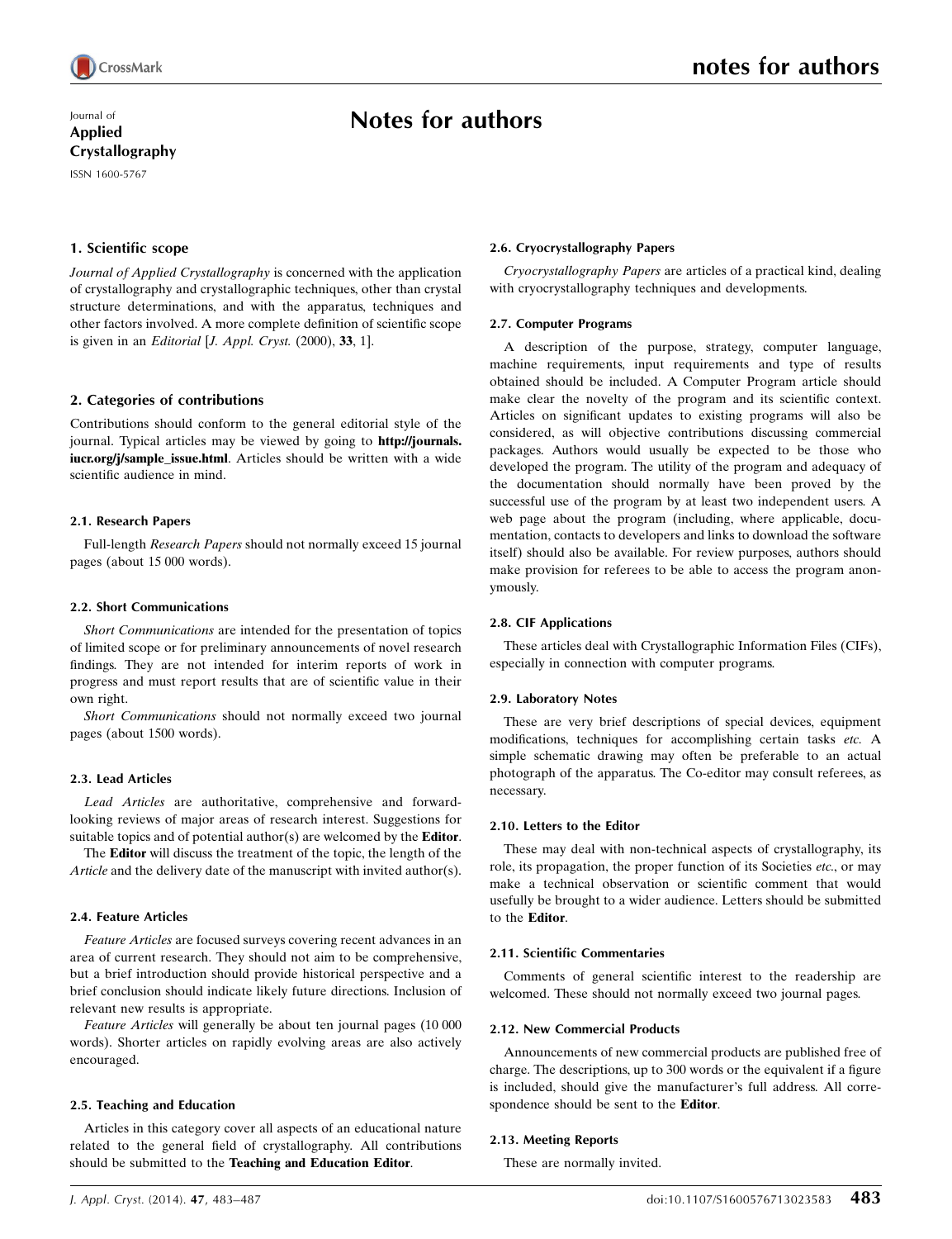## 2.14. Crystallographers

This category is intended to be a collection of short paragraphs dealing with the activities of crystallographers, such as their changes of position, promotions, assumption of significant new duties, honours, obituaries etc.

## 3. Submission and handling of articles

## 3.1. Submission

Full details of the submission procedure can be found at http:// journals.iucr.org/j/services/submitbdy.html. Full instructions for submitting an article and details of the files required are given at http://journals.iucr.org/j/services/submitinstructions.html. Authors are encouraged to use the templates available from http://journals. iucr.org/j/services/helpsubmit.html. If the article reports a crystal structure, a CIF should be supplied (http://journals.iucr.org/j/services/ cifinfo.html).

The contact author must provide an e-mail address for editorial communications and despatch of electronic proofs and electronic reprints.

#### 3.2. File format

The source files required for an article are: a single file in Word, OpenOffice or LATEX format of the text, tables and figure captions of the article; a high-resolution graphics file (minimum 600 d.p.i.) in TIFF, PostScript, encapsulated PostScript or PNG format for each figure and scheme; and files of any supporting information (see §5.2). Files should be uploaded as described in the online submission instructions.

#### 3.3. Handling of articles

Each article is handled by an editor chosen by the author from a list of those available at the time of submission. Authors should choose an editor whose area of expertise most closely matches the subject of the article. Details of the current Editorial Board can be found at http://journals.iucr.org/j/services/editors.html.

All contributions will be seen by referees (normally two) before they can be accepted for publication. The editor to whom the article is assigned is responsible for choosing referees and for accepting or rejecting the article. This responsibility includes decisions on the final form of the article and interpretation of these Notes when necessary. Further information on the peer-review process can be found at http://journals.iucr.org/j/services/peerreview.html.

Changes to an article requested by the Editor, Co-editor or editorial staff should be received within two months of transmittal to the author, otherwise the submission will be considered as withdrawn. If an article is not acceptable after two revisions it will not be considered further. Any subsequent communication of the material will be treated as a new submission in the editorial process. An article that has been rejected must not be resubmitted to any IUCr journal unless the reasons given for the rejection have been fully addressed in the revised version.

After initial submission, any revised or new files should be uploaded only in response to a specific request from a Co-editor.

For accepted articles, it is the responsibility of the Managing Editor to prepare the article for publication. This may involve correspondence with the authors and/or the responsible editor in order to resolve ambiguities or to obtain satisfactory figures or tables. The date of acceptance that will appear on the published article is the date on which the Managing Editor receives the last item required.

Correspondence will be sent to the author who submitted the article unless the Managing Editor is informed of some other suitable arrangement. Contact details for the Managing Editor of Journal of Applied Crystallography can be found at http://journals.iucr.org/ services/contactus.html.

On rare occasions, an editor may consider that an article is better suited to another IUCr journal. Any change to the journal of publication will only be made after full discussion with the contact author.

Articles will be checked for plagiarism using the CrossCheck service.

## 3.4. Author's warranty

The submission of an article is taken as an implicit guarantee that the work is original, that it is the author(s) own work, that all authors are aware of and concur with the submission, that all workers involved in the study are listed as authors or given proper credit in the acknowledgements, that the article has not already been published (in any language or medium), and that it is not being considered and will not be offered elsewhere while under consideration for an IUCr journal. The inclusion of material in an informal publication, e.g. a preprint server or a newsletter, does not preclude publication in an IUCr journal.

The co-authors of an article should be all those persons who have made significant scientific contributions to the work reported, including the ideas and their execution, and who share responsibility and accountability for the results. Other contributions should be indicated in the acknowledgements. Changes to the list of authors will normally require the agreement of the editor and all authors.

The IUCr is a member of the Committee on Publication Ethics (COPE) and endorses its recommendations, including the Code of Conduct for Editors, which are available at http://www. publicationethics.org/. Important considerations related to publication have been given in the ethical guidelines published in Acc. Chem. Res. (2002), 35, 74–76 and Graf et al. [Int. J. Clin. Pract. (2007), 61(Suppl. 152), 1–26]. Authors are expected to comply with these guidelines.

## 3.5. Author grievance procedure

An author who believes that an article has been unjustifiably treated by the Co-editor may appeal initially to the Editor for a new review and, finally, to the Editor-in-chief of IUCr Journals if the author is still aggrieved by the decision. The initial appeal must be made within three months of rejection of the article. The decision of the Editor-in-chief is final.

## 3.6. Copyright

Except as required otherwise by national laws, an author will be required to agree to the transfer of copyright before an article can be accepted. Authors selecting open access do not need to transfer copyright. Details of author rights can be found at http://journals. iucr.org/services/authorrights.html.

## 3.7. Open access

Authors are given the opportunity to make their articles 'open access' on Crystallography Journals Online. Authors of open-access articles will not be asked to transfer copyright to the IUCr but will instead be asked to agree to an open-access licence. This licence is identical to the Creative Commons Attribution (CC-BY) Licence. Further details are available at http://journals.iucr.org/services/ openaccess.html.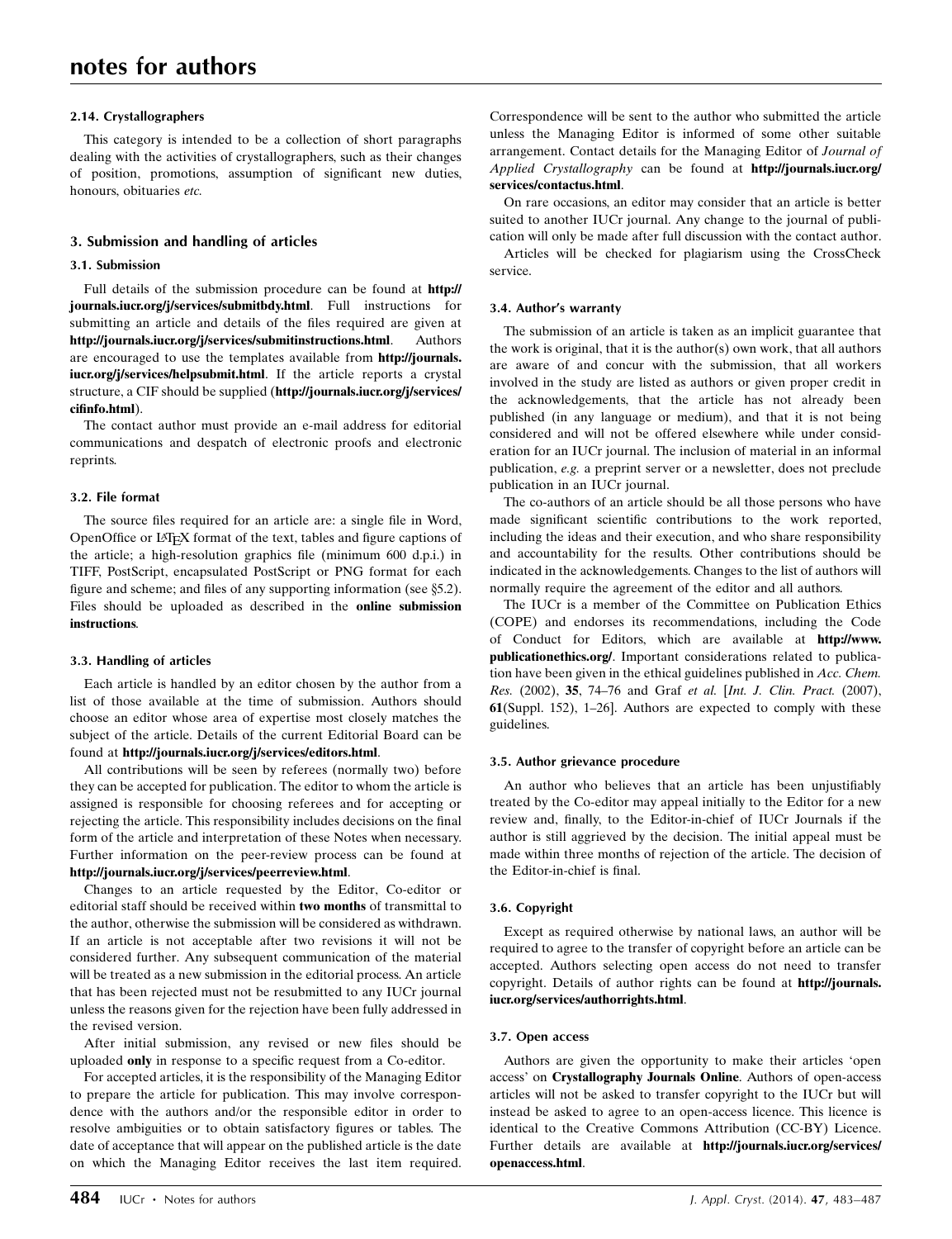#### 3.8. Publication fees

There are no fees for colour figures or electronic reprints. If authors require open access or printed reprints there is a charge and details will be given at the proof stage.

## 4. Preparation of articles

#### 4.1. General information

Before preparing articles, authors should consult a current issue of the journal to make themselves familiar with the general format, such as the use of headings, layout of tables and citation of references. A sample issue is available at http://journals.iucr.org/j/sample\_issue.html.

All contributions must be accompanied by an English language Abstract and a one or two sentence Synopsis of the main findings of the article for inclusion in the Table of Contents. Authors should also supply at least five keywords.

The Abstract should state as specifically and as quantitatively as possible the principal results obtained and their significance. For Research Papers, Lead Articles or Feature Articles the Abstract should be around 250 words. For shorter contributions 150 words should suffice. The Abstract should be suitable for reproduction by abstracting services without a change in wording and should not repeat information given in the title. It should make no reference to tables, diagrams, atom numbers or formulae contained in the article. It should not contain footnotes and should not include the use of 'we' or 'I'.

#### 4.2. Quality of writing

Articles should be clearly written and grammatically correct. If the Co-editor concludes that language problems would place an undue burden on the referees, the article may be returned to the authors without review. Details of language-editing services can be found at http://journals.iucr.org/services/languageservices.html.

#### 4.3. Diagrams and photographs ('figures')

A set of guidelines for preparing figures is available from **http://** journals.iucr.org/j/services/help/artwork/guide.html. Figures should be prepared using one of the file formats listed in §3.2.

The choice of figures should be optimized to produce the shortest article consistent with clarity. Duplicate presentation of the same information in both figures and tables is to be avoided, as is redundancy with the text. Supplementary figures may be deposited (see  $\S5$ ).

In articles which use powder-profile fitting or refinement (Rietveld) methods, figures that present the experimental and calculated diffraction profiles of the material studied should also contain the difference profile. As primary diffraction data cannot be satisfactorily extracted from such figures, the basic digital diffraction data should be deposited (see  $\S$ 5.4).

4.3.1. Quality. Electronic files in the formats listed in  $\S 3.2$  are essential for high-quality reproduction. The resolution of bitmap graphics should be a minimum of 600 d.p.i.

4.3.2. Size. Diagrams should be as small as possible consistent with legibility. They will normally be sized so that the greatest width including lettering is less than the width of a column in the journal (8.8 cm).

4.3.3. Lettering and symbols. Fine-scale details and lettering must be large enough to be clearly legible (ideally 1.5–3 mm in height) after the whole diagram has been reduced to one column width.

Lettering should be kept to a minimum; grids and shadings should be avoided where they are not required to improve clarity. Descriptive matter should be placed in the caption.

4.3.4. Numbering and captions. Diagrams should be numbered in a single series in the order in which they are referred to in the text. A list of the figure captions should be included in the manuscript.

4.3.5. Colour figures. Colour figures are accepted at no cost to the author.

Authors preparing colour figures should consider how the figure would look if printed in greyscale and to readers who are colourblind. It is very important that poor contrast (e.g. pale colours with a white background) be avoided.

4.3.6. Enhanced figures. An online tool for authors to prepare standard and corresponding three-dimensional interactive structural diagrams is available from http://submission.iucr.org/jtkt.

#### 4.4. Tables

Authors submitting in Word should use the Word table editor to prepare tables.

4.4.1. Use of tables. Extensive numerical information is generally most economically presented in tables. Text and diagrams should not be redundant with the tables.

Structure factors, anisotropic displacement parameters, leastsquares planes and unrefined H-atom coordinates are usually deposited as electronic files (see  $\S5$ ).

4.4.2. Design, numbering and size. Tables should be numbered in a single series of arabic numerals in the order in which they are referred to in the text. They should be provided with a caption.

Tables should be carefully designed to occupy a minimum of space consistent with clarity.

#### 4.5. Video and multimedia content

Multimedia content (e.g. time-lapse sequences, three-dimensional structures) is welcomed. For details of how to prepare enhanced three-dimensional figures, see  $§4.3.6$ . The preferred file formats for multimedia are given at http://journals.iucr.org/services/filetypes. html.

## 4.6. Mathematics and letter symbols

Authors submitting in Word should use the Word equation editor to prepare displayed mathematical equations.

The use of the stop (period) to denote multiplication should be avoided except in scalar products. Generally, no sign is required but, when one is, a multiplication sign  $(x)$  should be used.

Scalar variables and non-standard functions should appear in italic type.

Vectors should be in bold type and tensors should be in bold-italic type.

Greek letters should not be spelled out.

Care should be taken not to cause confusion by using the same letter symbol in two different meanings.

Gothic, script or other unusual lettering should be avoided. Another typeface may be substituted if that used by the author is not readily available.

All displayed equations, including those in published appendices, should be numbered in a single series.

#### 4.7. Nomenclature

4.7.1. Units. The International System of Units (SI) is used except that the ångström (symbol Å, defined as  $10^{-10}$  m) is generally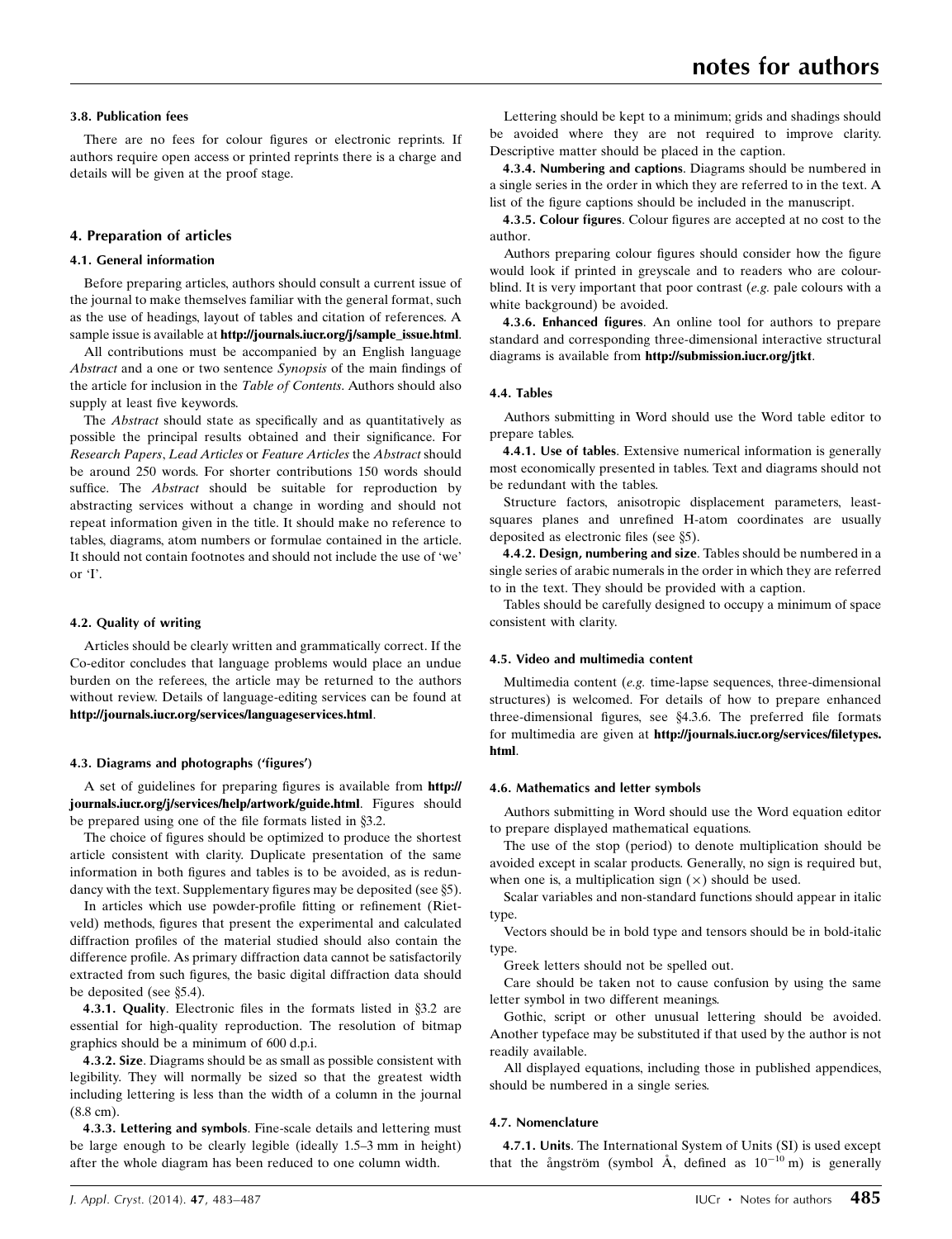preferred to the nanometre (nm) or picometre (pm) as the appropriate unit of length. Recommended prefixes of decimal multiples should be used rather than  $\prime \times 10^n$ .

4.7.2. Crystallographic nomenclature. Authors should follow the general recommendations produced by the IUCr Commission on Crystallographic Nomenclature (see reports at http://www.iucr.org/ iucr/commissions/cnom.html).

Atoms of the same chemical species within an asymmetric unit should be distinguished by an appended arabic numeral. Chemical and crystallographic numbering should be in agreement wherever possible. When it is necessary to distinguish crystallographically equivalent atoms in different asymmetric units, the distinction should be made by lower-case roman numeral superscripts (i.e. i, ii, iii etc.) to the original atom labels.

Space groups should be designated by the Hermann–Mauguin symbols. Standard cell settings, as listed in Volume A of International Tables for Crystallography, should be used unless objective reasons to the contrary are stated. When a non-standard setting is used, the list of equivalent positions should be given. Hermann–Mauguin symbols should also be used for designating point groups and molecular symmetry. It is helpful if the origin used is stated explicitly where there is a choice.

The choice of axes should normally follow the recommendations of the Commission on Crystallographic Data [Kennard et al. (1967). Acta Cryst. 22, 445–449].

A symbol such as 123 or hkl without brackets is understood to be a reflection, (123) or  $(hkl)$  a plane or set of planes, [123] or [uvw] a direction,  $\{hk\}$  a form, and  $\langle uvw \rangle$  all crystallographically equivalent directions of the type [uvw]. Other bracket notations should be explicitly defined.

4.7.3. Nomenclature of chemical compounds etc. Names of chemical compounds and minerals are not always unambiguous. Authors should therefore quote the chemical formulae, including chemical structural diagrams for organic and metal–organic compounds, of the substances dealt with in their articles.

Chemical formulae and nomenclature should conform to the rules of nomenclature established by the International Union of Pure and Applied Chemistry (IUPAC), the International Mineralogical Association (IMA) and other appropriate bodies. As far as possible, the crystallographic nomenclature should correspond to the systematic name.

Any accepted trivial or non-systematic name may be retained, but the corresponding systematic (IUPAC) name should also be given.

## 4.8. References

References to published work must be indicated by giving the authors' names followed immediately by the year of publication, e.g. Neder & Schulz (1998) or (Neder & Schulz, 1998). Where there are three or more authors, the reference in the text should be indicated in the form Smith et al. (1998) or (Smith et al., 1998) etc.

The reference list should be arranged alphabetically and conform with the following style:

- Altomare, A., Burla, M. C., Cascarano, G., Giacovazzo, C., Guagliardi, A., Moliterni, A. G. G. & Polidori, G. (1996). J. Appl. Cryst. 29, 341– 345.
- Cervellino, A., Schefer, J., Keller, L., Woike, T. & Schaniel, D. (2010). J. Appl. Cryst. 43, doi:10.1107/S0021889810028955.
- Collaborative Computational Project, Number 4 (1994). Acta Cryst. D50, 760–763.

CRC Handbook of Chemistry and Physics (1983). 64th ed., edited by R. C. Weast, p. D-46. Boca Raton: CRC Press.

Glatter, O. & Kratky, O. (1982). Editors. Small-Angle X-ray Scattering. New York: Academic Press.

- International Union of Crystallography (2014). (IUCr) Structure Reports Online, http://journals.iucr.org/e/journalhomepage.html.
- Mildner, D. F. R. & Chen, H. (1994a). J. Appl. Cryst. 27, 316–325.
- Mildner, D. F. R. & Chen, H. (1994b). J. Appl. Cryst. 27, 943–949.

Rietveld, H. M. (1969). J. Appl. Cryst. 2, 65–71.

Sakthivel, A. & Young, R. A. (1992). DBWS9006. Program for Rietveld Analysis of X-ray and Neutron Powder Diffraction Patterns. School of Physics, Georgia Institute of Technology, Georgia, USA.

Sheldrick, G. M. (2008). Acta Cryst. A64, 112–122.

Shindyalov, I. N., Cooper, J., Chang, W. & Bourne, P. E. (1995). Proceedings of the 28th Hawaii Annual Conference on System Sciences, pp. 207–217. Maui: IEEE Press.

Tizlouine, A. (1994). PhD thesis, University of Metz, France.

Williams, C. J. (1995). Personal communication.

Yamada, M. & Hida, M. (2014). J. Appl. Cryst. 47. In the press.

Note that all authors and **inclusive** page numbers must be given. Identification of individual structures in the article by use of database reference (identification) codes should be accompanied by a full citation of the original literature in the reference list.

Citations in supplementary material should also appear in the main body of the article or be given in a related literature section.

#### 4.9. Small-molecule structure determinations

Authors of articles that report the results of crystal structure determinations of small molecules or materials must supply data as a single electronic file in CIF format. Structure factor data in CIF format are also required.

## 5. Supplementary information

## 5.1. Purpose and scope

Supporting information (such as experimental data, additional figures and multimedia content) that may be of use or interest to some readers but does not form part of the article itself will be made available from the IUCr archive. Arrangements have also been made for such information to be deposited, where appropriate, with other relevant databases.

## 5.2. IUCr archive

All material for deposition in the IUCr electronic archive should be supplied in one of the formats described at http://journals.iucr.org/ services/filetypes.html. Structural information (for small-molecule structures) should be supplied in CIF format.

Authors are encouraged to submit chemical connectivity (MOL, CML, CHM, SMI) files of reported structures with their articles. These files will be made available as part of the supplementary materials for each article and will be used to provide InChI (International Chemical Identifier) keys for the article, making the structures easier to find in the chemical literature.

#### 5.3. Macromolecular structures

Authors should follow the deposition recommendations of the IUCr Commission on Biological Macromolecules [Acta Cryst. (2000), D56, 2]. For all structural studies of macromolecules, coordinates and the related experimental data (structure-factor amplitudes/intensities and/or NMR restraints) must be deposited at a member site of the Worldwide Protein Data Bank (http://www.wwpdb.org) if a total molecular structure has been reported. Authors are encouraged to deposit their data with the wwPDB in advance of submission to the